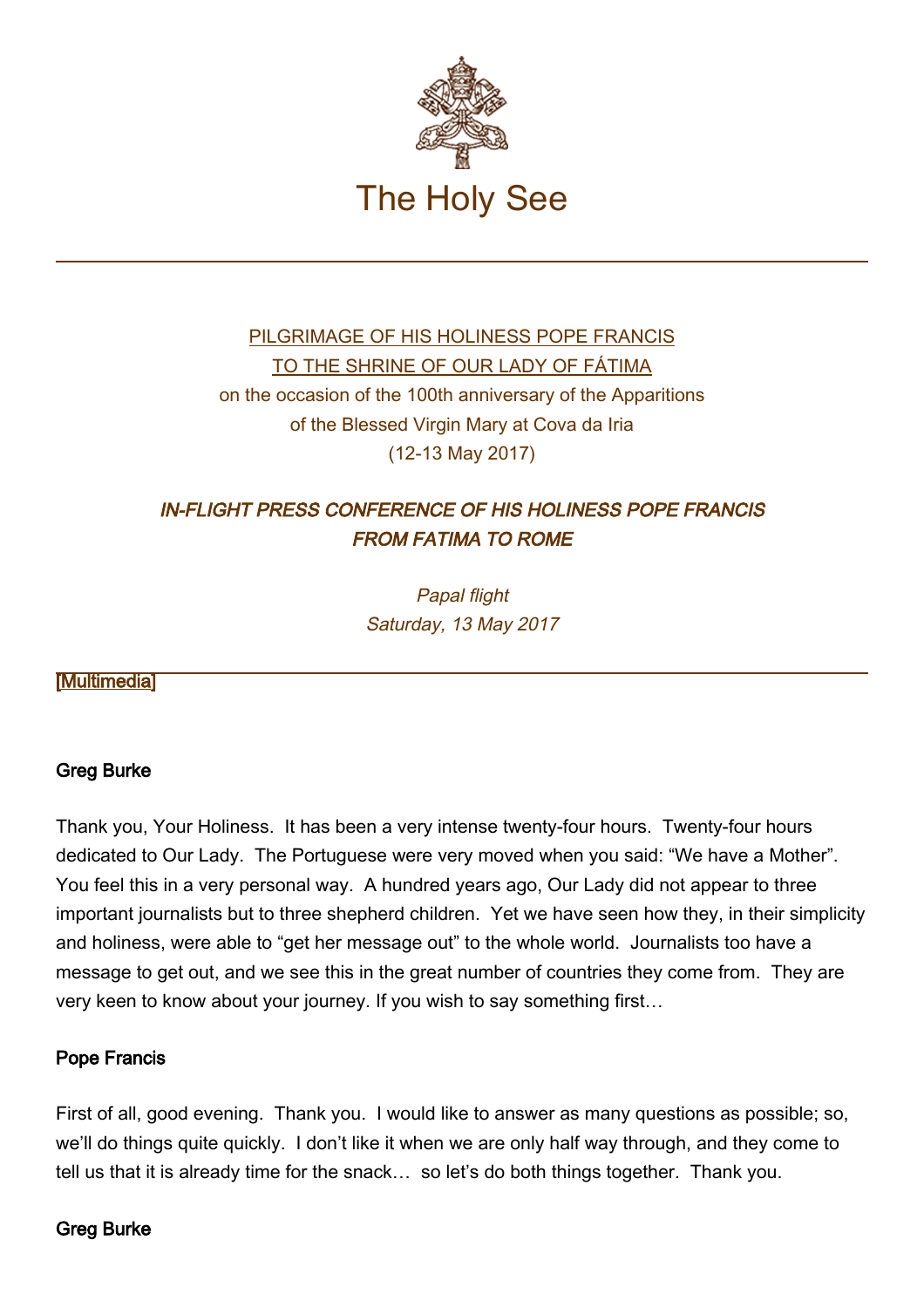Let's start with the Portuguese group, with Fátima Campos Ferreira, of Portuguese Radio and Television (Rádio e Televisão de Portugal).

# Fátima Campos Ferreira

It feels somewhat odd to be sitting down in front of the Holy Father. Well, first, many thanks for your journey. Holy Father, you came to Fatima as a pilgrim in order to canonize Francisco and Jacinta in the centenary year of the apparitions. From this historical standpoint, what remains now for the Church and for the whole world? Also, Fatima has a message of peace, and the Holy Father is going to receive in the Vatican in coming days – on 24 May – the American President Donald Trump. What can the world hope for from this meeting, and what does the Holy Father hope for from this meeting? Thank you very much.

### Pope Francis

That Fatima has a message of peace, certainly. And it was brought to humanity by three great communicators who were less than 13 years old. That is interesting. That I came as a pilgrim, yes. That the canonization was not something planned at the beginning, because the procedure involving the miracle was still underway, but suddenly the expert opinions proved positive and things quickly moved forward… and so things came together. For me it was a great joy. What can the world hope for? For peace. And what am I going to speak of to everyone from now on…? Peace.

### Fátima Campos Ferreira

What remains for the Church and for the world from that historical moment?

### Pope Francis

A message of peace. And I would like to say something which touched my heart. Before leaving, I received some scientists of various religions who were doing research at the Vatican Observatory at Castel Gandolfo. Some were agnostic or atheists. An atheist said to me: "I am an atheist"; he didn't say what nationality he was or where he came from. He spoke in English, so I couldn't tell and I didn't ask him. "I ask you a favour: tell Christians that they must love Muslims more". That is a message of peace.

### Fátima Campos Ferreira

Is that what you are going to say to Trump?

### Pope Francis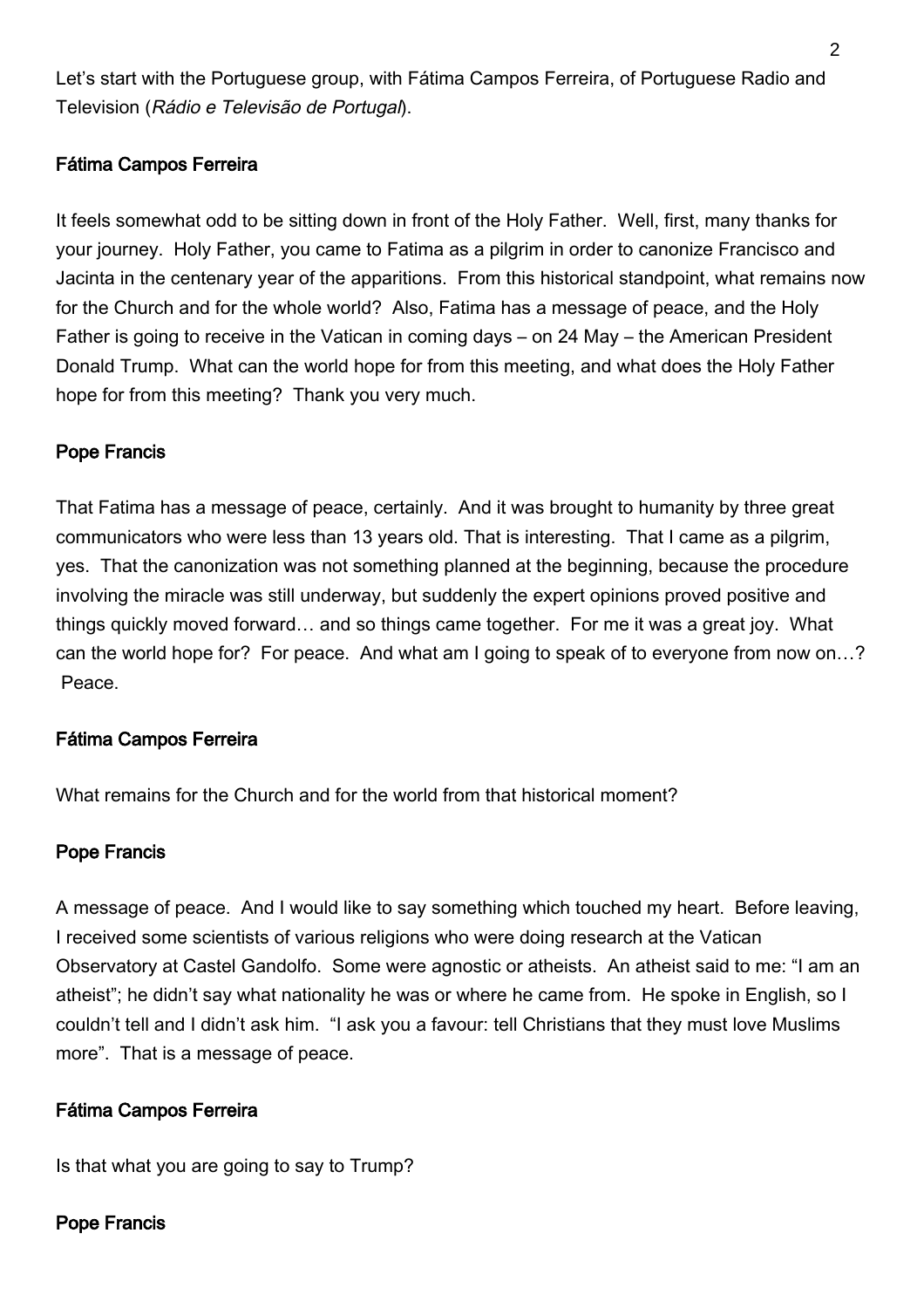# [smiles]

### Greg Burke

And now Aura Miguel.

### Aura Miguel

May I ask my question in Portuguese or Italian?

#### Pope Francis

Italian would be better.

### Aura Miguel

So, Holy Father, in Fatima you presented yourself as "the Bishop dressed in white". Until now, this expression has applied rather to the vision of the third part of the secret, to Saint John Paul II and to the martyrs of the twentieth century. What does it mean that you identify yourself with this expression?

#### Pope Francis

Yes, in the prayer. I didn't do that myself; the Shrine did it. But I also wondered why they said that. And there is a connection, about the white: the bishop dressed in white, Our Lady dressed in white, the radiance of children's innocence after being baptized… There is a connection, in that prayer, with the colour white. I think – because I didn't do it – I think that on a literal level they were trying to express by the colour white the desire for innocence, for peace: innocence, not doing evil to another, not making war…

#### Aura Miguel

Is the interpretation of the message being revised?

### Pope Francis

No. That vision… I think that Cardinal Ratzinger, then Prefect of the Congregation for the Doctrine of the Faith, explained everything quite clearly. Thank you.

# Greg Burke

The next question is from Claudio Lavagna of NBC, here at the right.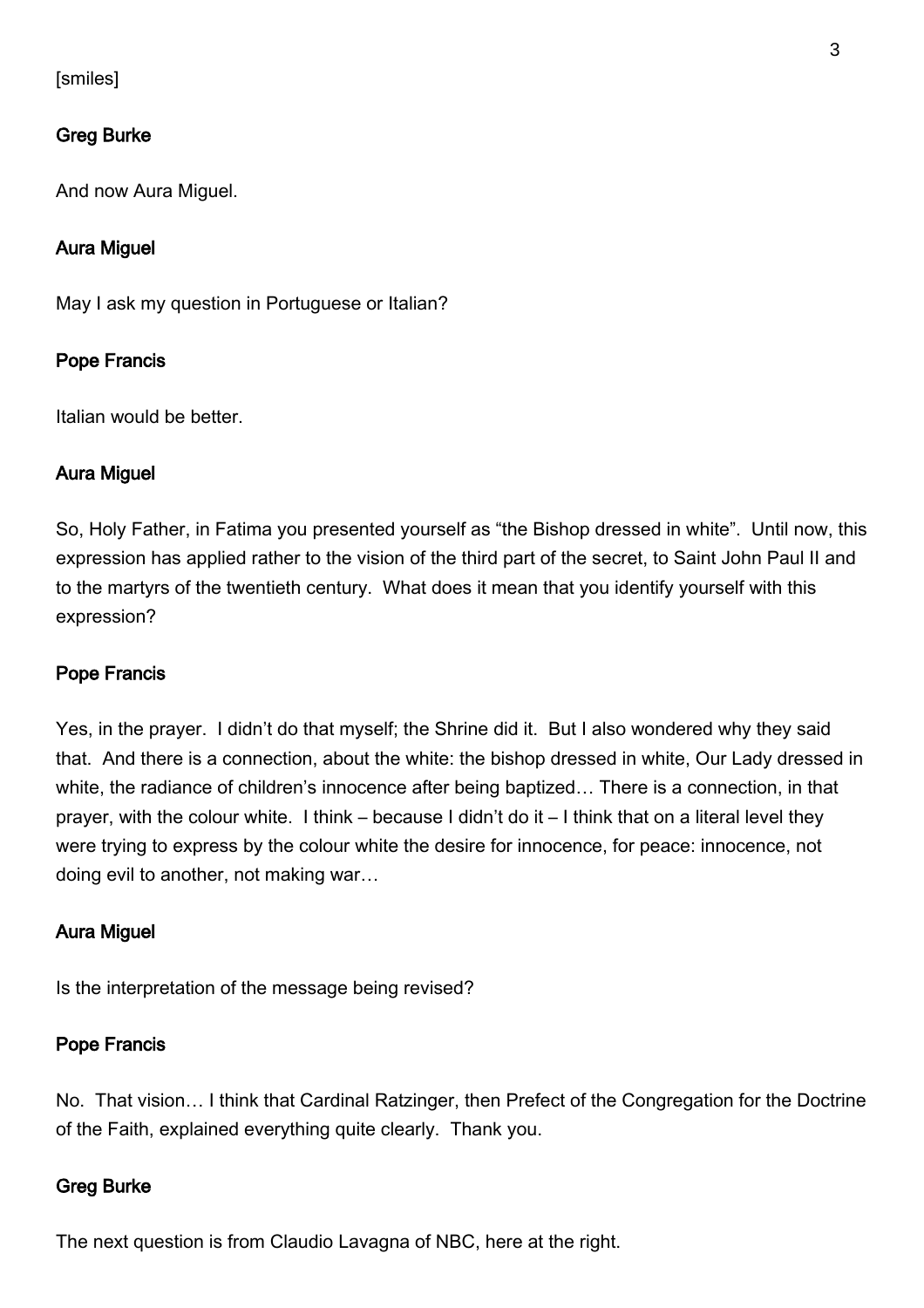### Claudio Lavagna of NBC

Hello, Holy Father. Yesterday you asked the faithful to knock down all walls. And yet, on 24 May you are meeting a Head of State who threatens to build walls, something rather contrary to your words. But he also has – so it seems – other opinions and decisions differing from your own, for example, on the need to take action in the face of global warming or on the welcoming of refugees. So, on the eve of this visit, what opinion have you formed of the policies that President Trump has adopted so far on these questions, and what are you expecting from a meeting with a Head of State who seems to think and act in a way contrary to your own?

### Pope Francis

Well, the first question is – but I can respond to both of them – I never make a judgment about people without hearing them first. It is something I feel I should not do. When we speak to each other, things will come out. I will say what I think; he will say what he thinks. But I have never, ever, wanted to make a judgment without hearing the person. And the second is, what do I think…

### Claudio Lavagna

…what do you think especially about questions such as the welcoming of refugees…

### Pope Francis

But this you know quite well!

#### Claudio Lavagna

The second thing is really: what do you expect from a meeting with a Head of State who thinks differently than yourself.

#### Pope Francis

There are always doors that are not closed. We have to find doors that are at least a little open, in order to go in and speak about things we have in common and go forward. Step by step. Peace is something crafted: it is made daily. So too with friendship between people, mutual knowledge. Esteem is crafted; it is worked on each day. Respect for the other, saying what we think, but with respect, walking together… Someone sees things in a certain way: say so, be honest in what each of us thinks.

#### Claudio Lavagna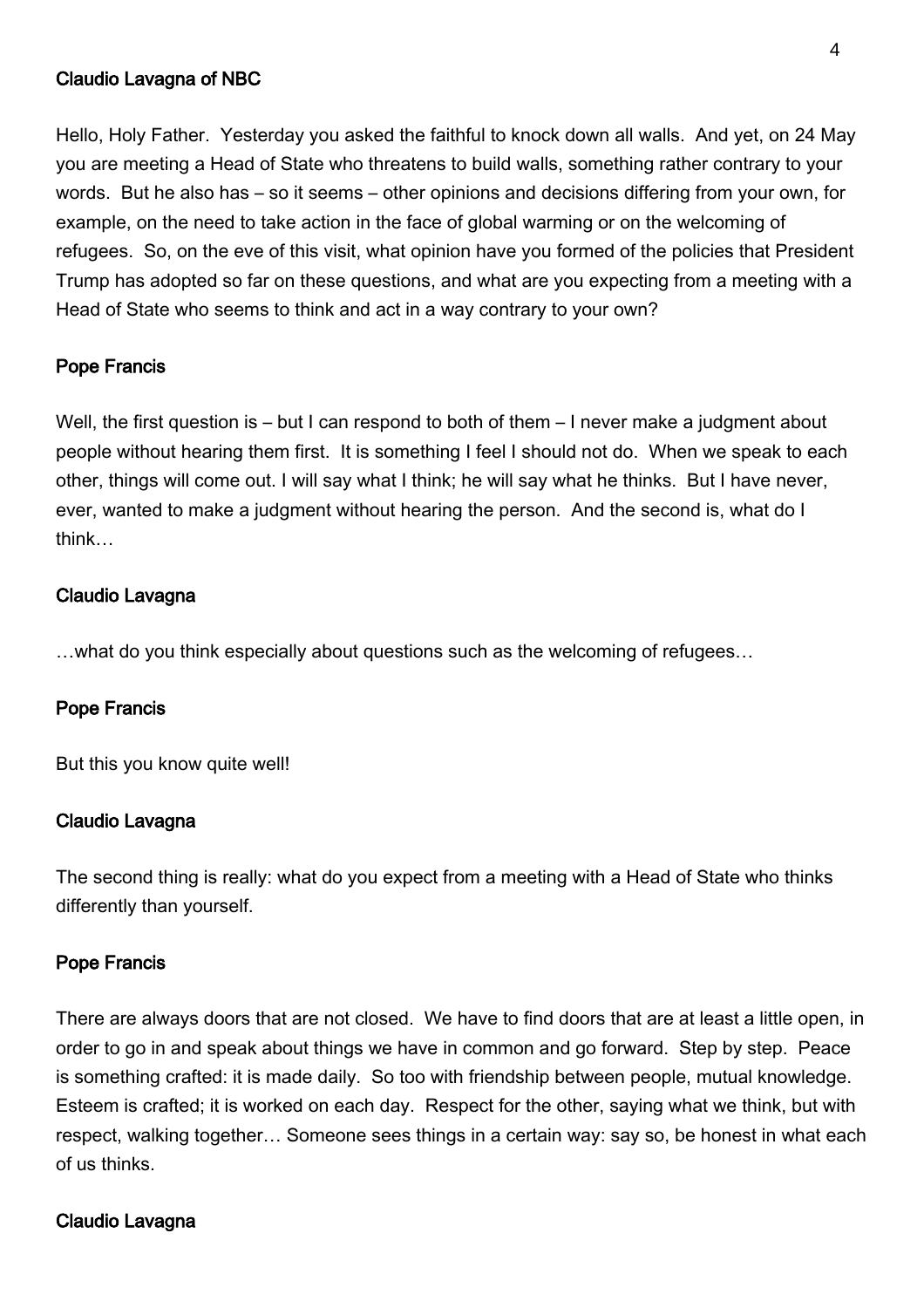You hope that he will soften his decisions afterwards…

### Pope Francis

This is a political calculation that I do not permit myself to make. Even in the religious sphere, I am not a proselytizer. Thank you.

#### Greg Burke

Thank you, Holiness. And now here is Elisabetta Piqué.

### Elisabetta Piqué, La Nación

Thank you, first of all, for this brief and very intense journey. I wanted to ask you: today is the centenary of the apparitions of the Virgin of Fatima, but it is also the important anniversary of something in your own life. Twenty-five years ago, the Nuncio [Archbishop] Calabresi told you that you would become the Auxiliary Bishop of Buenos Aires, something that meant the end of your exile to Cordoba and a big change in your life. My question is whether you have ever connected this fact that changed your life to the Virgin of Fatima? And if, in these days when you prayed before her, you thought about this, and what you can tell us about it. Thank you.

#### Pope Francis

[with a laugh] Women know everything! I hadn't thought about the coincidence; just yesterday, while I was praying in front of Our Lady, I realized that it was on 13 May that I received the phone call from the Nuncio, twenty-five years ago. Yes. I don't know… I said: "Look at me!"… And I spoke with Our Lady a little about this; I asked her forgiveness for all my mistakes, but also for her own poor taste in choosing people… [laughing]. But I did realize this yesterday.

#### Greg Burke

Nicholas Senèze, of La Croix.

### Nicholas Senèze

Thank you, Holy Father. May we go back to Fatima, to which the Fraternity of Saint Pius X has great devotion. We hear much said about an agreement that would give official status in the Church to the Fraternity. Some even imagined that this announcement could have been made today. Your Holiness, do you think that this agreement will be possible in the short term? And what obstacles still remain? And what is the meaning of this reconciliation for you? Will it be a triumphal return of the faithful who will show what it means to truly be Catholic, or something else?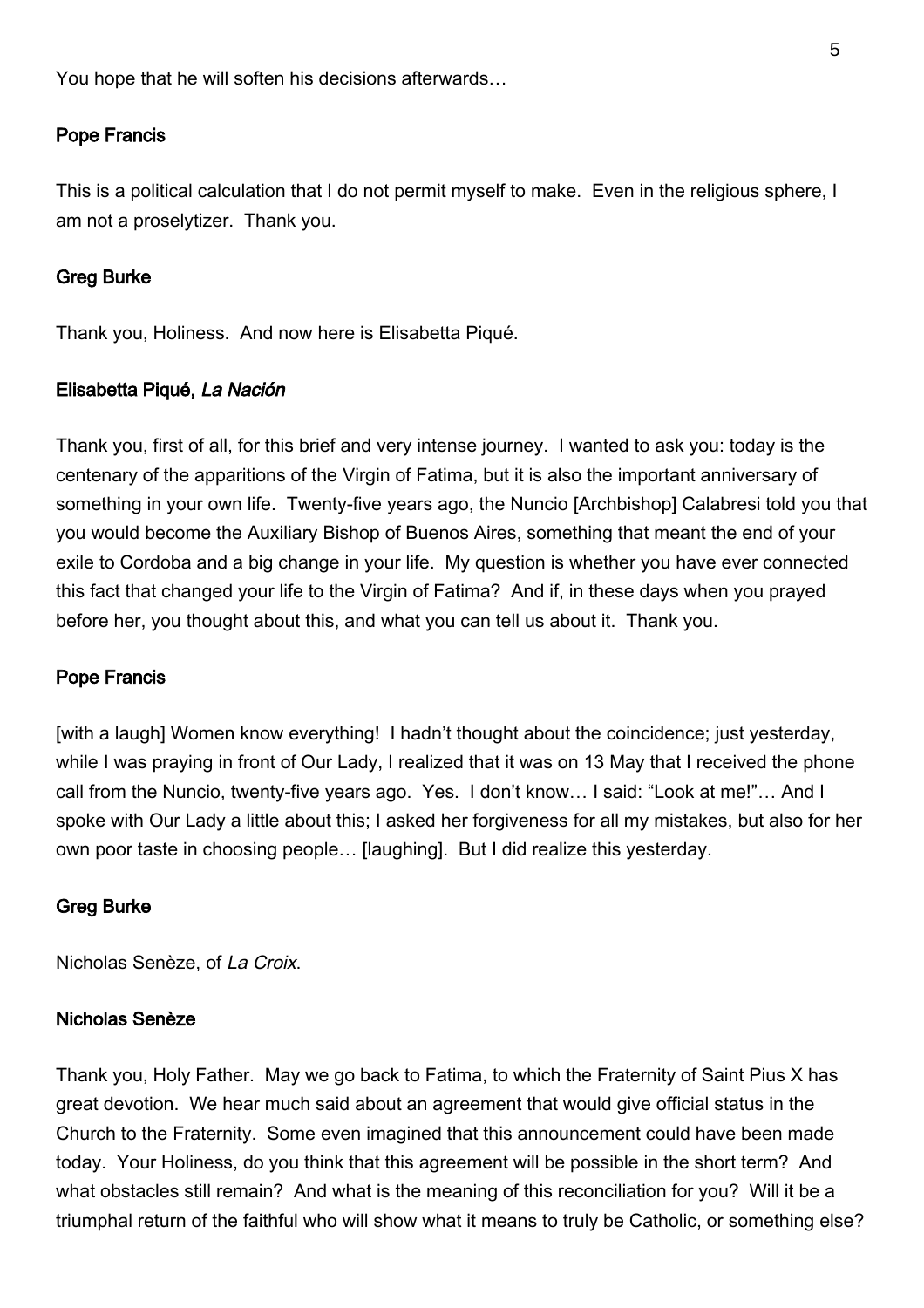### Pope Francis

Well, I would reject any form of triumphalism, no? Some days ago, the *feria quarta* of the Congregation for the Doctrine of the Faith… their meeting – they call it feria quarta because it takes place on Wednesdays – studied a document, and the document, their study of the document, has not yet reached me. This is the first thing. Second: relations currently are fraternal. Last year I granted faculties for confession for them all, even a form of jurisdiction for marriages. But first, too, the problems, the cases they had – for example – that needed to be resolved by the Congregation for the Doctrine of the Faith… that Congregation has been working on them. For example, abuse, cases of abuse. They brought them to us, also to the Apostolic Penitentiary, also for the reduction of priests to the lay state, they brought those to us… Relations are fraternal. I have a good relationship with Monsignor Fellay; I have spoken [with him] several times… I don't like to rush things. Walking, walk, walk, and then we will see. For me it is not a question of winners or losers, no. It is a problem of brothers who have to walk together, seeking the way to take steps forward.

#### Greg Burke

Thank you, Holiness. And now Tassilo Forchheimer of ARD.

#### Tassilo Forchheimer

Holy Father, on the anniversary of the Reformation, can Evangelical and Catholic Christians walk another stretch of the road together? Will there be the possibility of participating at the same Eucharistic Table? Some months ago, Cardinal Kasper said that it might be possible to take a further step forward in the course of this year…

#### Pope Francis

Great steps forward have been taken! We can think of the first Declaration on Justification: from that moment, the journey has not stopped. The visit to Sweden was very meaningful, because it was the beginning [of the commemorations], and also a commemoration with Sweden. There too, [it was] meaningful for the ecumenism of journeying, of journeying together in prayer, in martyrdom and in works of charity, together with works of mercy. And there the Lutheran Caritas and the Catholic Caritas made an agreement to work together: this is a big step! But other steps are awaited, always. You know that God is the God of surprises. Yet we must never stop, but always go forward. Praying together, bearing witness together, carrying out works of mercy together, which is to proclaim the love of Jesus Christ, to proclaim that Jesus Christ is Lord, the one Saviour, and that grace comes only from him… And about this journey the theologians will continue their study, but we must keep walking. With a heart open to surprises…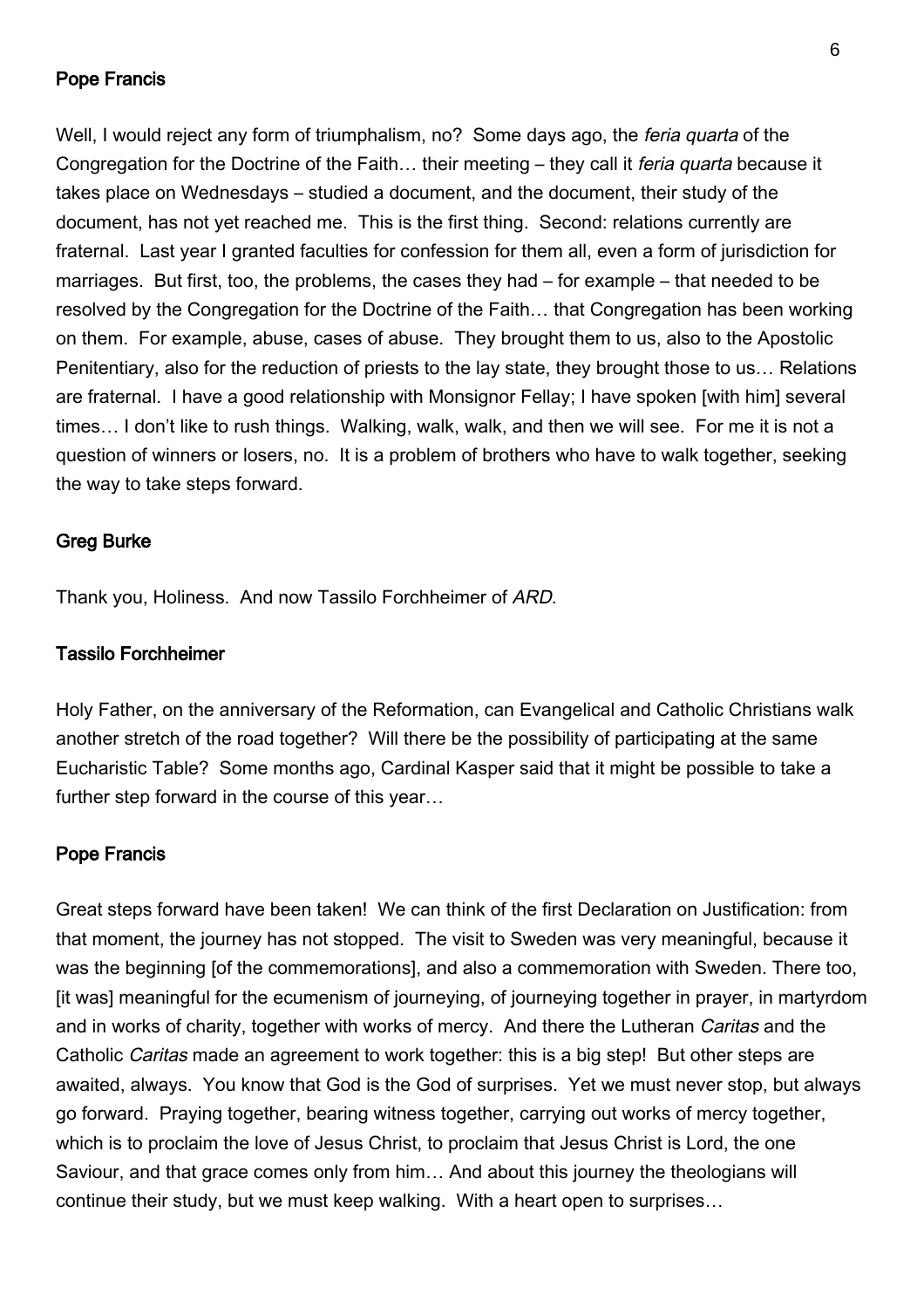### Greg Burke

Thank you, Holiness. Now we have Mimmo Muolo of Avvenire.

#### Mimmo Muolo

Good evening, Your Holiness. Let me ask you a question in the name of the Italian group. Yesterday and today at Fatima we saw with you a great testimony to popular faith. The same faith is found, for example, at other Marian Shrines too such as Medjugorje. What do you think about those apparitions – if there were apparitions – and about the religious fervour they have evoked, seeing that you have decided to name a bishop delegate for the pastoral aspects? And if I may be permitted a second question, which I know is close to your heart, as well as for us Italians. NGOs have been accused of collusion with smugglers, human traffickers. What do you think about this? Thank you.

#### Pope Francis

I'll start with the second one. I read in the newspaper that I page through in the morning that there was this problem, but I also do not know what the details might be. So I cannot offer an opinion. I know that there is a problem and that investigations are under way. I hope that they continue and that the whole truth comes out. The first? Medjugorje. All apparitions or presumed apparitions belong to the private sphere; they do not form part of the public ordinary magisterium of the Church. As for Medjugorje, a commission was set up headed by Cardinal Ruini. Benedict XVI set it up. At the end of 2013 or the beginning of 2014, I received the results from Cardinal Ruini. The commission was made up of good theologians, bishops and cardinals. Good, good, good people. The Ruini report is very, very good. Then, there were some doubts at the Congregation for the Doctrine of the Faith, and the Congregation judged it appropriate to send each member of the *feria* quarta meeting the entire documentation, even the things that seemed contrary to the Ruini report. I was notified about this; I recall that it was late on a Saturday evening. It didn't seem right to me; it was like putting the Ruini report up for auction – sorry for this word – a report which had been done very well. On Sunday morning, the Prefect of the Congregation for the Doctrine of the Faith received a letter from me, in which I asked him to tell them that instead of sending their opinions to the quarta feria, they should send them to me personally. These opinions were studied, and all of them stress how substantial the Ruini report was. Yes, mainly, three things need to be distinguished. About the first apparitions, when [the "seers"] were young, the report more or less says that the investigation needs to continue. Concerning the alleged current apparitions, the report expresses doubts. Personally, I am more "mischievous": I prefer Our Lady to be a Mother, our Mother, and not a telegraph operator who sends out a message every day at a certain time… this is not the mother of Jesus. And these alleged apparitions have no great value. I say this as my personal opinion. Who thinks that Our Lady would say: "Come tomorrow at this time and I will give a message to that seer"; no. In the Ruini report] a distinction is made between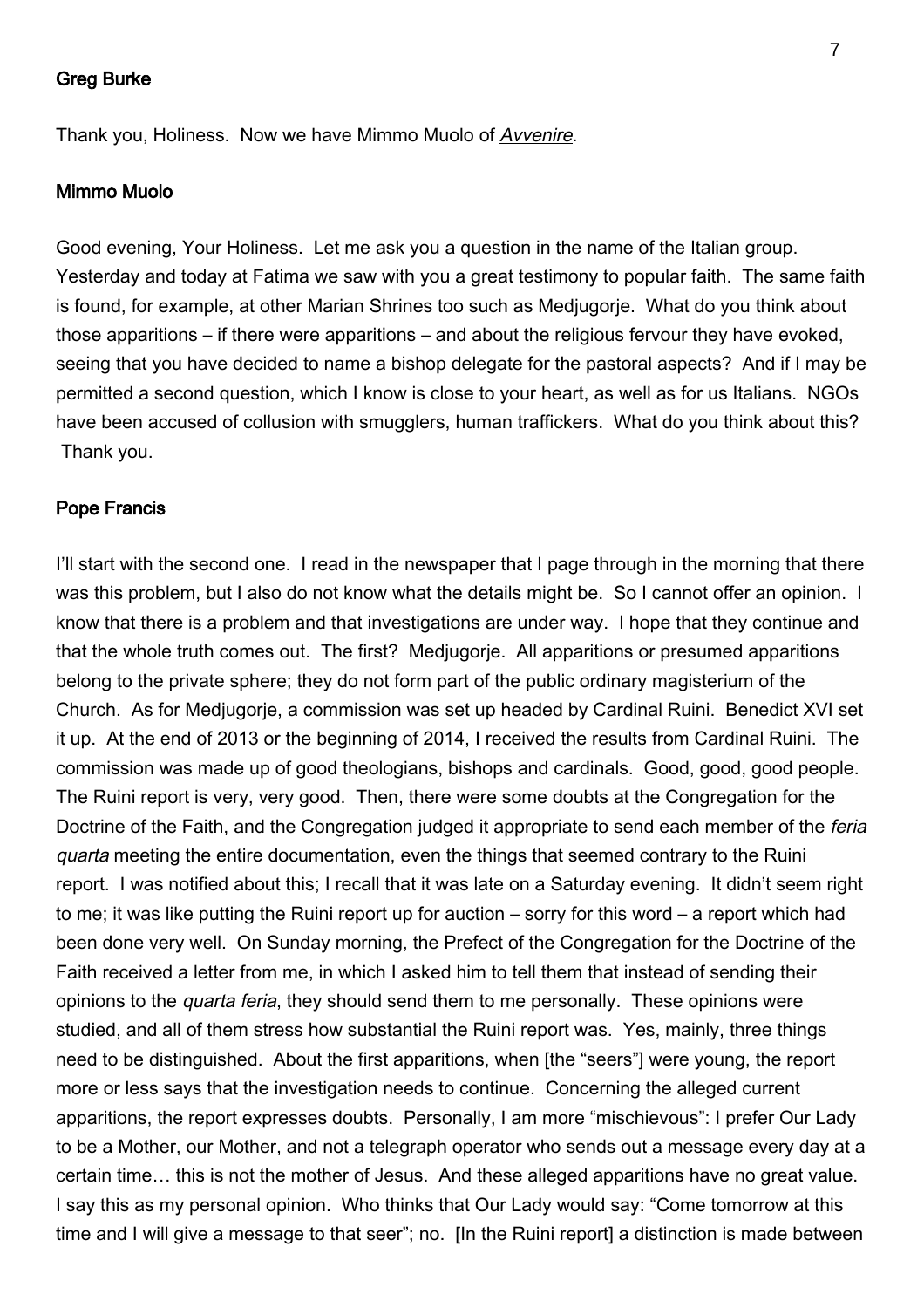the two apparitions. Third, the real core of the Ruini report: the spiritual fact, the pastoral fact, the people go there and are converted, the people who meet God, who change their lives… For this there is no magic wand, this spiritual-pastoral fact cannot be denied. Now, in order to look at matters with all these findings, with the responses sent to me by the theologians, a Bishop has been named – a good one, good because he is experienced – in order to take a look at how the pastoral part is going. And at the end, something will be said.

### Mimmo Muolo

Your Holiness, thank you also for your blessing to my fellow citizens who thank you: they saw this, and were very happy.

### Pope Francis

Thank you.

# Greg Burke

Your Holiness, now if may I be "mischievous" … we have heard from all the language groups, and it is now six o'clock…

# Pope Francis

Ah, there's still time…

# Greg Burke

There is a question…

# Pope Francis

One or two…

# Greg Burke

Joshua McElwee of The National Catholic Reporter.

### Joshua McElwee

Thank you, Holy Father. My question: the last member of the Commission for the Protection of Minors, who was abused by a priest, resigned in March. Mrs Marie Collins said that she had to resign because the Vatican officials were not implementing the guidelines of the Commission that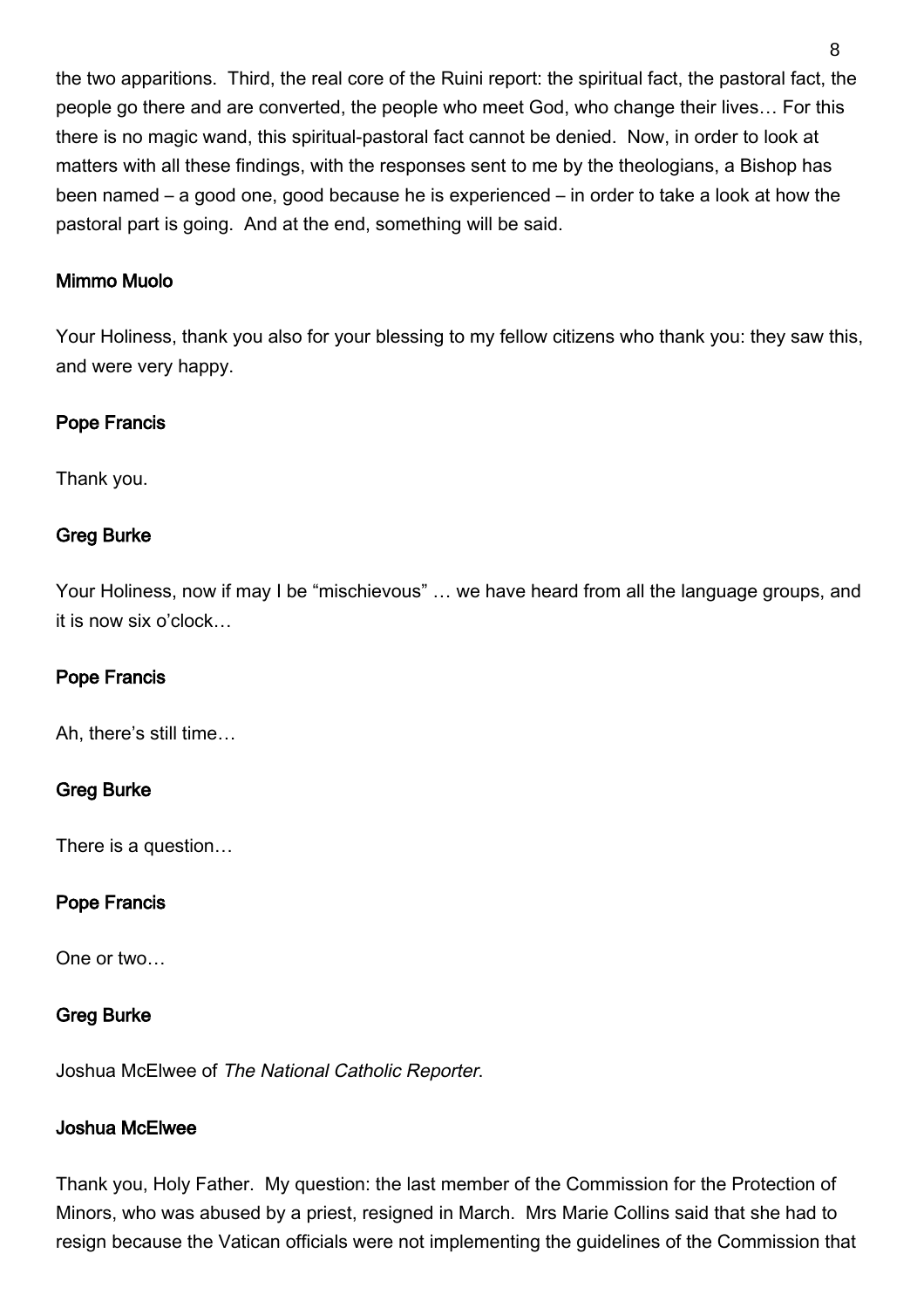you, Holy Father, had approved. I have two questions. Whose responsibility is this? And what are you doing, Holy Father, to ensure that the priests and bishops in the Vatican carry out your recommendations, as advised by your Commission?

### Pope Francis

Right. Marie Collins explained things to me clearly. I spoke to her: she is a good woman. She continues to work in formation with priests on this point. She is a good woman, who wants to work. She made this accusation, and to some extent she is right. Why? Because there are many delayed cases, because they have been piling up… And in this period of time, legislation had to be enacted for this: what must diocesan bishops do? Today in almost all dioceses there is a procedure to follow in these cases: that is a significant step forward. In this way, the dossiers are done properly. This is one step. Another step: there are few personnel, there is need for more people capable of doing this, and the Secretary of State is seeking to present new personnel, as is Cardinal Müller. The other day two or three more were taken on. The head of the disciplinary section was changed; he was good, very good, but rather weary. He has returned to his homeland to do the same work with his episcopate. And the new one – he is Irish, Monsignor Kennedy – is a very good person, very efficient, swift, and this helps a great deal. Then there is another thing. Sometimes the Bishops send [cases]. If the case is properly instructed, then it goes immediately to the *feria quarta* meeting; the *feria quarta* studies it and then makes a decision. If the case is not well instructed, then it has to be sent back and be redone. For this, we are thinking of providing continent-wide assistance, one or two per continent. For example, in Latin America, one in Colombia, another in Brazil… They would be continental pre-tribunals or tribunals. But this is in the planning stage. And then, things work well: the *feria quarta* studies [the case] and removes the priest from the clerical state; he then returns to the diocese and appeals. Previously, the recourse was studied by the same *feria quarta* which had pronounced the sentence, but this is unjust. I created another tribunal and put someone beyond question in charge of it: Archbishop Scicluna of Malta, who is one of the most outspoken against cases of abuse. And in this second tribunal – because we must be fair – anyone who appeals has the right to a defender. If this [second tribunal] approves the first sentence, the case is over. All that remains is [the possibility of writing] a letter asking the Pope for clemency. I have never signed a pardon. So as things stand, we are moving forward. Marie Collins on that point was right; but we, too, were making progress. But there are two thousand cases piled up! Thank you.

### Greg Burke

Your Holiness, but now we must go…

# Pope Francis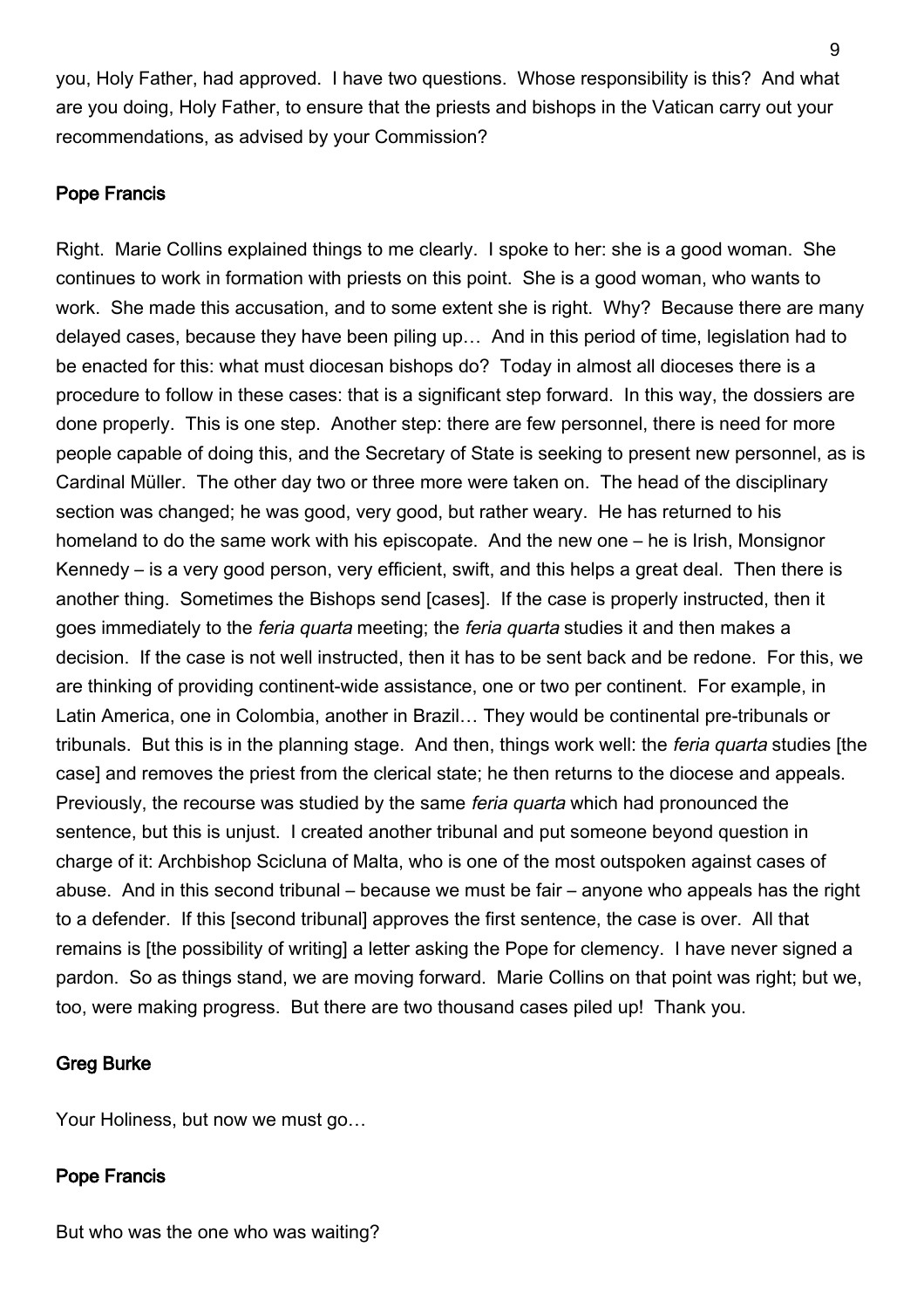# Greg Burke

A Portuguese…

## Pope Francis

Oh yes, poor thing…

### Greg Burke

Okay…

### Joana Haderer, Lusa – Agência de Notícias de Portugal

Thank you, Holy Father. I am going to speak to you in Spanish because it is easier for me. I am going to ask you a question about the case of Portugal, but I think this applies to many of our Western societies. In Portugal, almost all Portuguese identify themselves as Catholic, almost all, almost 90%; but the way the society organizes itself, the decisions we make… are often contrary to the positions of the Church. I am referring to homosexual marriage, to the decriminalization of abortion. Now we are going to begin discussing euthanasia. How do you see this?

#### Pope Francis

I believe it is a political problem. And also that the Catholic conscience is one that is sometimes not fully obedient to the Church, and does not have a nuanced catechesis, a human catechesis behind it… for the Catechism of the Catholic Church is an example of something serious and nuanced. I believe that this is due to a lack of formation and culture. Because it is curious: in some other regions – I think of Italy, some parts of Latin America – that… They are very Catholic, but they are anticlerical... *mangiapreti* ["priest-eaters"] which... [he laughs]. It is a phenomenon you come across. Sometimes, and…

#### Joana Haderer

And that worries you?

#### Pope Francis

Of course it worries me. That's why I say to priests – you will have read this – "Flee from clericalism!" Because clericalism distances you from people. "Flee from clericalism", and let me add: it is a plague in the Church. But here work needs to be done on catechesis too, the formation of conscience, dialogue and human values as well. Thank you.